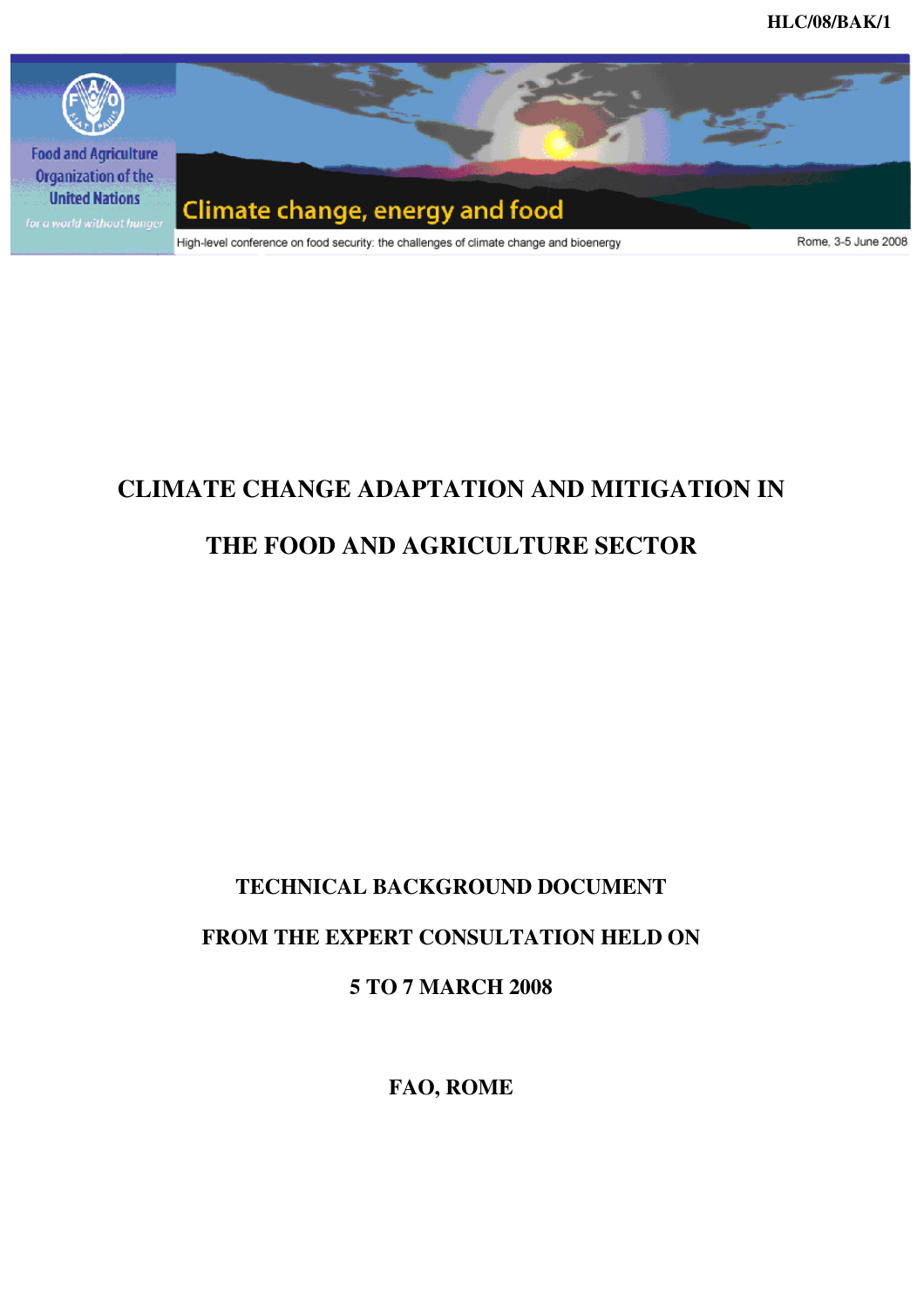### **CLIMATE CHANGE ADAPTATION AND MITIGATION IN**

#### **THE FOOD AND AGRICULTURAL SECTOR**

#### **Maintaining food security in a changing climate**

Many countries worldwide are facing food crises due to conflict and disasters, while food security is being adversely affected by unprecedented price hikes for basic food, driven by historically low food stocks, high oil prices and growing demand for agro-fuels, and droughts and floods linked to climate change. High international cereal prices have already sparked food riots in several countries. In addition, rural people (who feed the cities) are now, for the first time, less numerous than city dwellers and developing countries are becoming major emitters of greenhouse gases. Many traditional equilibriums are changing, such as those between food crops and energy crops and cultivated lands and rangelands, as is the nature of conflicts in general. These changing equilibriums are, and will be, affected by changing climate, resulting in changed and additional vulnerability patterns.

The Intergovernmental Panel on Climate Change (IPCC) predicts that during the next decades, billions of people, particularly those in developing countries, will face changes in rainfall patterns that will contribute to severe water shortages or flooding, and rising temperatures that will cause shifts in crop growing seasons. This will increase food shortages and distribution of disease vectors, putting populations at greater health and life risks. The predicted temperature rise of 1 to  $2.5^{\circ}$ C by 2030 will have serious effects, including reduced crop yield in tropical areas. The impact of a single climate-, water- or weather-related disaster can wipe out years of gains in economic development.

Climate change will result in additional food insecurities, particularly for the resource poor in developing countries who cannot meet their food requirements through market access. Communities must protect themselves against the possibility of food-shortage emergencies through appropriate use of resources in order to preserve livelihoods as well as lives and property. It is imperative to identify and institutionalize mechanisms that enable the most vulnerable to cope with climate change impacts. This requires collaborative thinking and responses to the issues generated by the interaction of food security, climate change and sustainable development.

#### **Impacts and vulnerability**

*Impacts* of climate change on food security are global and local. Climate change will affect agricultural food systems in all countries, including exporters and importers as well as those at subsistence level. Changes in mean rainfall and temperate as well as the increase in extreme events will affect agriculture, livestock, forestry as well as fisheries (see Table 1). Many impacts, such as increased land degradation and soil erosion, changes in water availability, biodiversity loss, more frequent and more intense pest and disease outbreaks as well as disasters need to be addressed across sectors.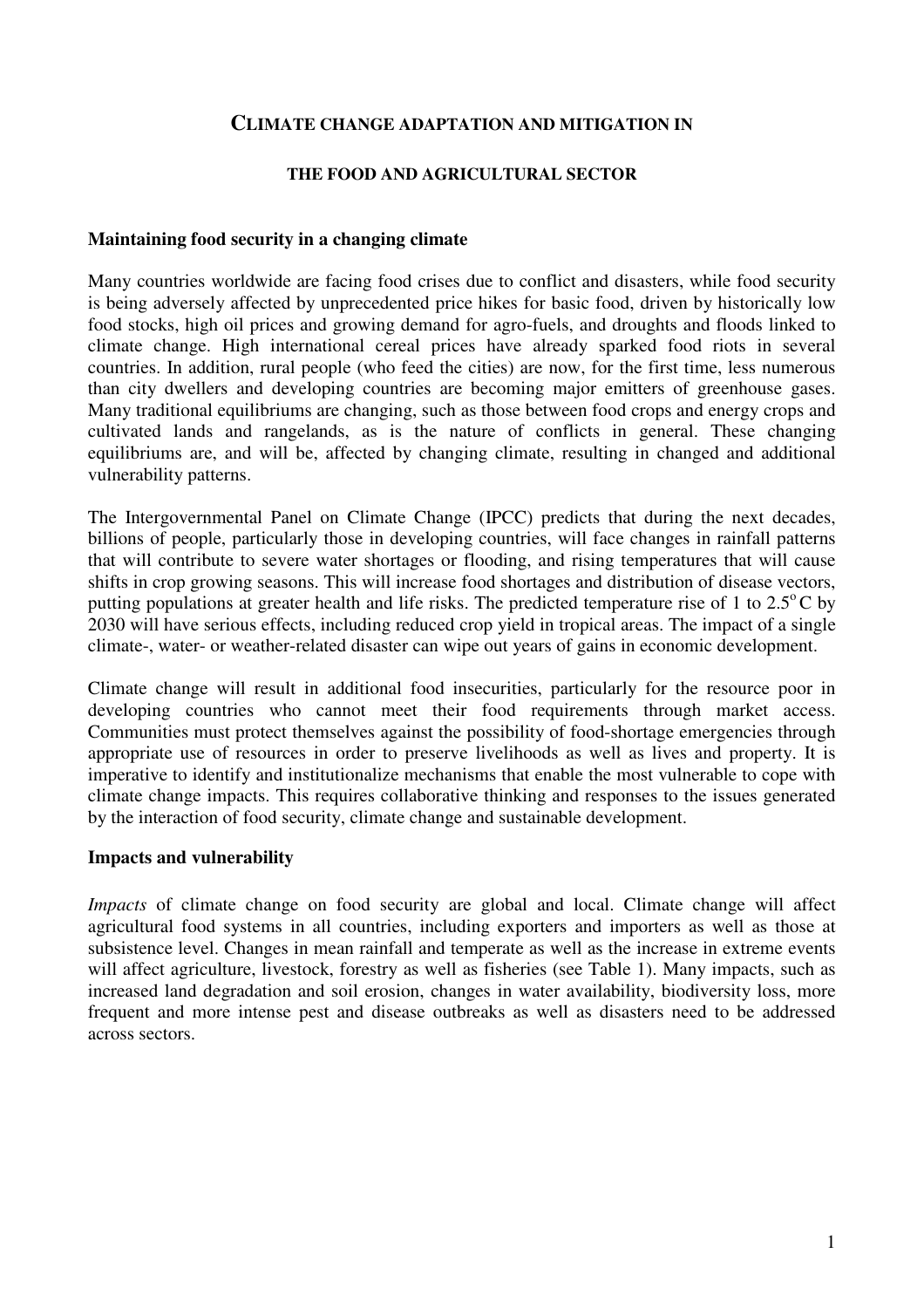| Phenomenon and direction of trend<br>in weather and climate events                                                                    | Possible impacts on agriculture, forestry,<br>fisheries and ecosystems                                                                                          |  |
|---------------------------------------------------------------------------------------------------------------------------------------|-----------------------------------------------------------------------------------------------------------------------------------------------------------------|--|
| Warmer and fewer cold days and nights;<br>warmer and more frequent hot days and<br>nights over most land areas (virtually<br>certain) | Increased yields in colder environments; decreased<br>yields in warmer environments; increased insect pest<br>outbreaks                                         |  |
| Warm spells and heat waves increasing in<br>frequency over most land areas (very<br>likely)                                           | Reduced yields in warmer regions due to heat stress;<br>increased danger of wildfire                                                                            |  |
| Heavy precipitation events increasing in<br>frequency over most areas (very likely)                                                   | Damage to crops; soil erosion; inability to cultivate<br>land due to waterlogging of soils                                                                      |  |
| Drought-affected area increases (likely)                                                                                              | Land degradation and soil erosion; lower yields from<br>crop damage and failure; increased livestock deaths;<br>increased risk of wildfire; loss of arable land |  |
| Intense tropical cyclone activity increases<br>(likely)                                                                               | Damage to crops; uprooting of trees; damage to coral<br>reefs                                                                                                   |  |
| Extremely high sea levels increase in<br>incidence (excludes tsunamis) (likely)                                                       | Salinization of irrigation water, estuaries and<br>freshwater systems; loss of arable land and increase in<br>migration                                         |  |

**Table 1** Examples: projected climate change impacts on agriculture, forestry and fisheries

Based on IPCC, 2007

*Vulnerability* refers to the degree to which a system or societies are susceptible to, and unable to cope with, adverse effects of climate change, including climate variability and extremes. Vulnerability is a function of the character, magnitude and rate of climate change and variation to which a system is exposed, its sensitivity and its adaptive capacity (IPCC, 2007). Since impacts and adaptive capacity of systems may vary substantially over the next decades and within countries, vulnerabilities can be highly dynamic in space and time. Consequently, there is a strong need to build resilient agricultural systems that have a high capacity to adapt to stress and changes and can absorb disturbances.

# **Climate change impacts on food security**

FAO defines food security in four dimensions, namely food availability, access to food, stability of food supply and utilization of food (see Definitions in Annex 1). This goes far beyond food production. In the short term, socio-economic factors such as those linked with market forces may dominate food security. However, in terms of the long-term stability and sustainability of food production and food supply, environmental factors become crucial. Although there will be some positive impacts, the following list illustrates that climate change will have mostly negative effects on the food security dimensions:

- availability of food will be reduced by a drop in food production caused by extreme events, changes in the suitability or availability of arable land and water, and the unavailability or lack of access to crops, crop varieties and animal breeds that can be productive in conditions have lead to changes in pests and diseases;
- access to food will be worsened by climate change events that lead to damages in infrastructure and losses of livelihood assets as well as loss of income and employment opportunities;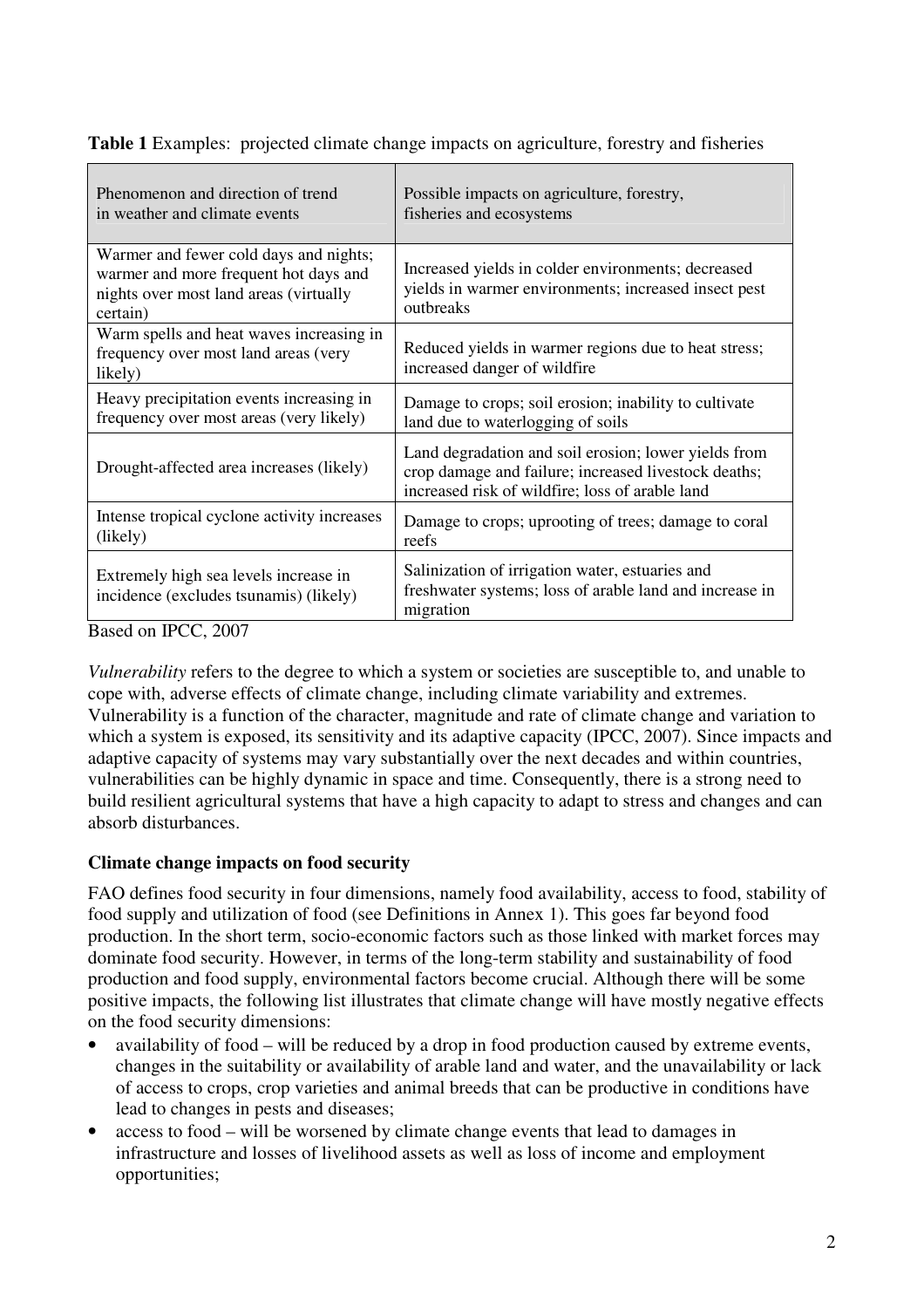- stability of food supply could be influenced by food price fluctuations and a higher dependency on imports and food aid;
- utilization of food can be affected indirectly by food safety hazards associated with pests and animal diseases as well as the increased presence of human diseases such as malaria and diarrhoea.

Although climate change impacts on food security on national and subnational levels remain highly uncertain, the following IPCC regional assessments project regional variations in climate change impact (see Appendix 2).

# **Food insecurity hotspots**

Food insecurity vulnerability patterns will be modified by climate change. Small-scale rainfed farming systems, pastoralist systems, inland and coastal fishing and aquaculture communities, and forest-based systems are particularly vulnerable to climate change. Moreover, the urban poor, particularly in coastal cities and floodplain settlements face increasing risks. Generally, impacts of climate change on smallholder and subsistence farmers, pastoralists, artesanal fisherfolk and forest dwellers including indigenous people are complex and highly localized. Vulnerability also varies within communities, dependent on factors such as land ownership, gender, age and health.

Globally, the IPCC expects only a marginal increase in the number of people facing hunger due to climate change. However, many of the 82 low income, food deficit countries have only limited financial capacity and rely heavily on their own production. It may not be possible to offset declines in local supply without increased reliance on food-aid.

Global studies must include comprehensive national assessments of climate change impacts on agriculture and food security to support national and subnational decision-making. While existing studies mainly focus on the effect of downscaled climate change scenarios on major crops, future studies should look at a wider range of crops and also take into account food delivery systems, the greater international connectivity, food prices, agricultural policy implications and possible development pathways. However, in some regions, such as large parts of Africa, studies are hampered by highly uncertain trends in rainfall, the insufficient resolution of climate models and lack of climate observation data.

In additions, studies should also consider the increasing competition over land use because of demand for agro-fuel; the impact of climate change and  $CO<sub>2</sub>$  fertilization on pests, weeds and diseases; and the role of land tenure and rights systems in accessing natural resources.

# **The need for adaptation**

Adaptation is defined by IPCC as an adjustment in natural or human systems in response to actual or expected climatic stimuli or their effects, which moderates harm or exploits beneficial opportunities. Various types of adaptation can be distinguished, including anticipatory, autonomous and planned adaptation (see Appendix 1).

Historically, people whose livelihoods depend on agriculture have developed ways to cope with climate variability autonomously. Today, the current speed of climate change will modify known variability patterns to the extent that people will be confronted with situations they are not equipped to handle. Thus, anticipatory and planned adaptation is an immediate concern. However, vulnerabilities are mostly local and, thus, adaptation should be highly location specific.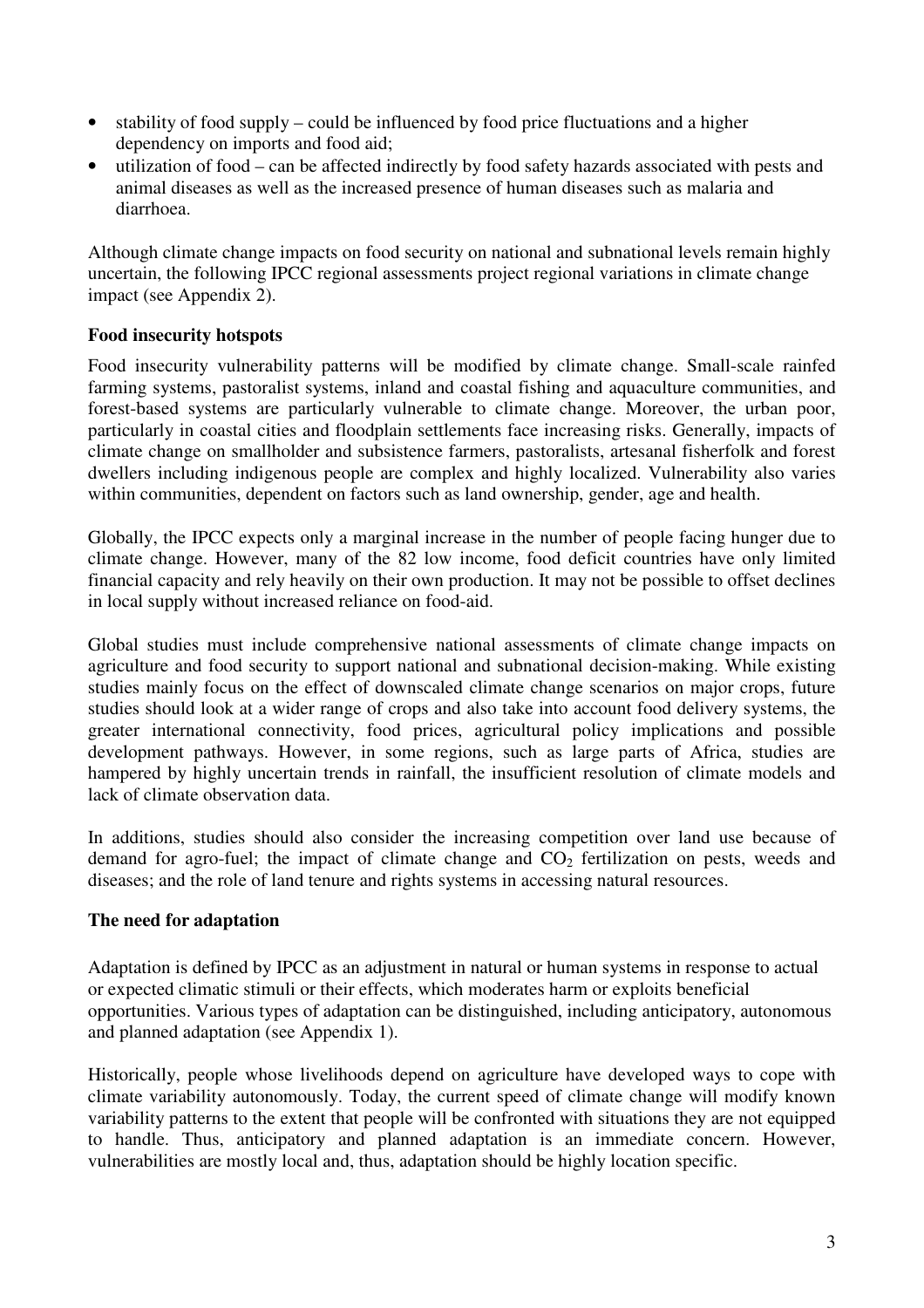Anticipatory adaptation and technology innovation should attempt to improve resilience to future and uncertain impacts. However, they will have immediate and future costs, with trade-offs between optimization in current conditions and minimizing vulnerability to anticipated shocks. For instance, diversifying agriculture may reduce profitability in the short term but will reduce the risk of crop failure and future vulnerability. As with volatile markets that must diversify to reduce the risk of financial losses, agriculture has to diversify in order to enhance food security in a rapidly changing climate. The safest approach is to promote diverse and flexible livelihood and food production strategies at local, national, regional and global levels in combination with flexible and robust institutions, risk reduction initiatives for food and feed, and planned food security adaptation and transformation.

The most effective adaptation approaches in developing countries, as highlighted in UN Framework Convention on Climate Change (UNFCCC) meetings, are those that address a combination of environmental stresses and factors. Strategies, policies and programmes that are most likely to succeed need to link with coordinated efforts aimed at alleviating poverty, enhancing food security and water availability, combating land degradation and soil erosion, reducing loss of biological diversity and ecosystem services as well as improving adaptive capacity and improving the food production chain within the framework of sustainable development. Where possible, adaptation strategies should address social inequalities, such as differences in land tenure and lack of access to resources such as credit, education and decision-making that affect people's ability to adapt. The Millennium Development Goals are a necessary backdrop to integrating adaptation into development policy.

Food security must be regarded as one of the main criteria for the effectiveness of adaptation at the national and local levels. Food security considerations should be made explicit in adaptation of the agriculture, forestry and fisheries sectors to climate change and variability. This can be achieved by raising awareness of policy-makers, providing incentives and promoting the most resilient food production systems. Adaptation to climate change must also occur through the prevention or removal of maladaptive practices. Maladaptation refers to adaptation measures that increase vulnerability rather than reducing it.

Risk transfer mechanisms should be included in adaptation strategies from the national to the household level. This can include crop insurance or diversified livelihoods such as integrated aquaculture-agriculture systems which allow activities to shift in response to changes in the suitability of land and availability of water to produce food. Safety nets will be required in cases where benefits of diversification are limited, such as changes that affect all aspects of the food production systems.

Economic diversification within sectors to reduce dependence on climate-sensitive resources, particularly for countries that rely on narrow ranges of climate-sensitive economic activities, such as the export of climate-sensitive crops, is an important adaptation strategy discussed within the context of UNFCCC negotiations and its Nairobi Work Programme. For example, coffee in Uganda, a vital source of national income, will suffer a drastic reduction in suitable growing areas under climate change. Improved food security through diversification is one of the priority projects identified by National Adaptation Programmes of Action (NAPAs). This includes developing and introducing drought, flood and saline-tolerant crops, improving livestock and fisheries breeding and farming techniques, developing local food banks for people and livestock, and improving local food preservation.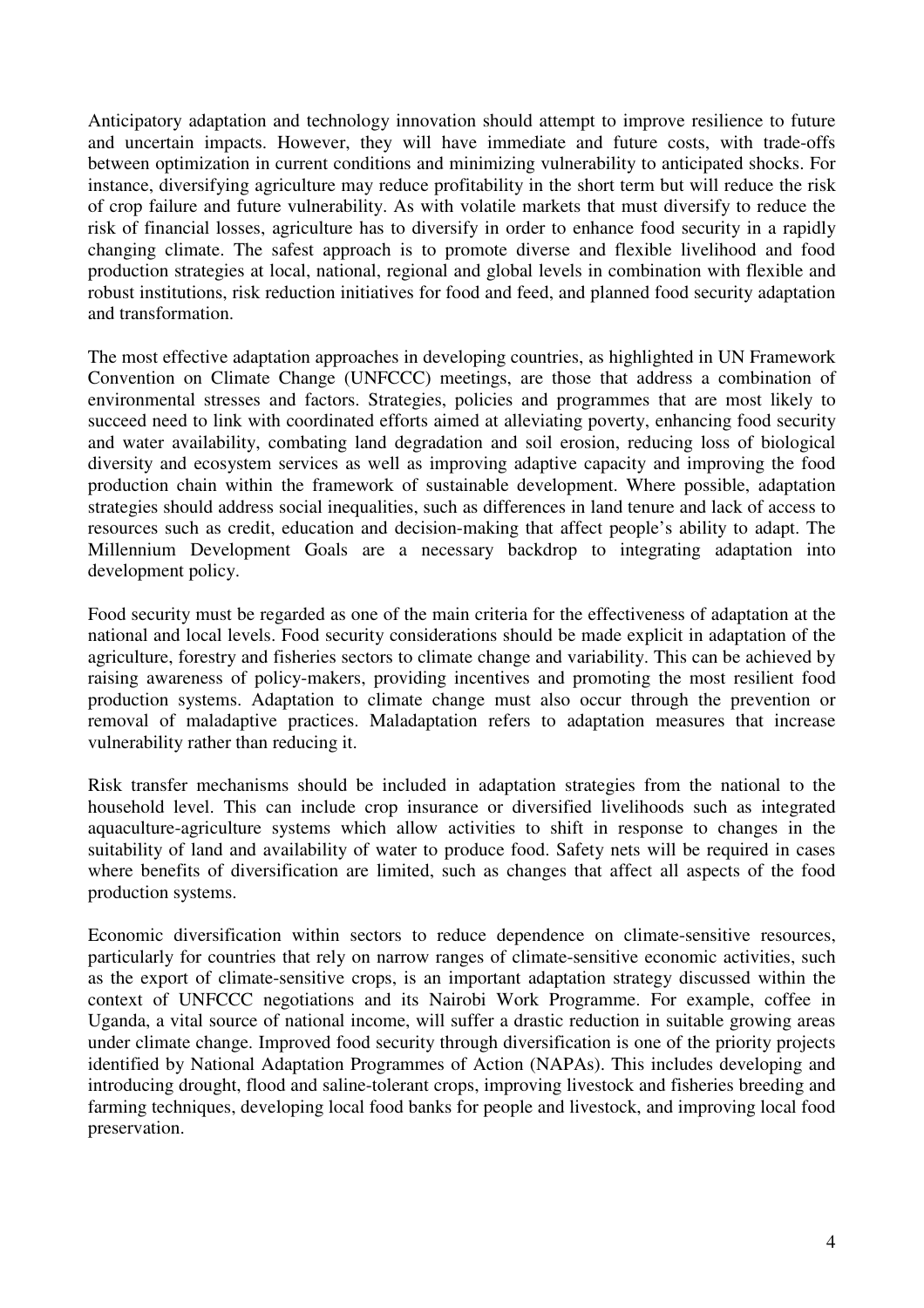Effective application of good management practices has many requirements:

- *Use of indigenous knowledge and local coping strategies as a baseline and starting point of adaptation planning.* Although there is a large body of knowledge within local communities on coping with climatic variability and extreme weather events, rapidly changing climate conditions will require upgrading local knowledge with more scientific observations and establishing collaboration among neighbours and neighbouring countries to transfer knowledge from areas already experiencing these changes.
- *Development of low-cost strategies with multiple benefits.* This can include establishing meaningful financial incentives such as microcredit, payments for environmental services and reducing the marketing influence of the agricultural supply industry.
- *Inclusion of gender-sensitive strategies.* Strategies should take into account the different roles, responsibilities, rights and resources of men and women, boys and girls.
- *Encouragement of relevant national agricultural research.* Research should focus on varieties adapted to drought, heat, salinity and new pests and diseases, with support of the Centres of the Consultative Group on International Agricultural Research (CGIAR), and take into account that methodologies and materials must be developed to meet rapidly changing conditions.
- *Promotion of multidisciplinary and multisectoral institutions and processes.* Broad-based institutions and processes can facilitate changes in resource access and use, solve conflicts, and secure land and natural resource rights of groups and individuals.

# **Adaptation planning requires a broad view**

Any adaptation planning must recognize the levels of uncertainty in climate change scenarios and the plans themselves must be adaptable. The following indicates some of the problems adaptation planning may face and what must be considered in looking for a solution.

- *Adaptation is urgent, but also requires substantial resources*. It is unlikely that developing countries, in particular the least developed countries, have the financial resources and technical knowledge for anticipatory and planned intervention. Financial and technical assistance will be required for the additional costs of designing and implementing interventions.
- *Climate change is local and location specific*. Methodologies to assess adaptation need to analyze local impacts in detail to understand and plan interventions but recognize that, at implementation, it will be necessary to include interventions into larger scale coherent adaptation programmes.
- *Climate change impacts will change over time, and individual elements of adaptation must change with them.* Adaptation work requires a variety of technical measures that can be applied at different speeds at different times. This also means that any required inputs should be programmed and sustained for the whole of the adaptation period.
- *Areas affected by climate change may be flooded or become unsuitable for agriculture, fisheries and forestry.* Diversification to other economic activities and migration will need to be considered seriously under such conditions.

# **Mitigation options in the agriculture and forestry in the food sector**

Agriculture and land-use change (deforestation) are major contributors to climate change. The IPCC Fourth Assessment Report found that agriculture, which consists of cropland, pasture and livestock production, and forestry contribute, respectively, 13 and 17 percent of total anthropogenic greenhouse gas emissions. This contribution does not include other emissions associated with agriculture such as production of fertilizers (accounted under industry), food supply (transport and industry), packaging (waste), and cooling and heating (energy supply).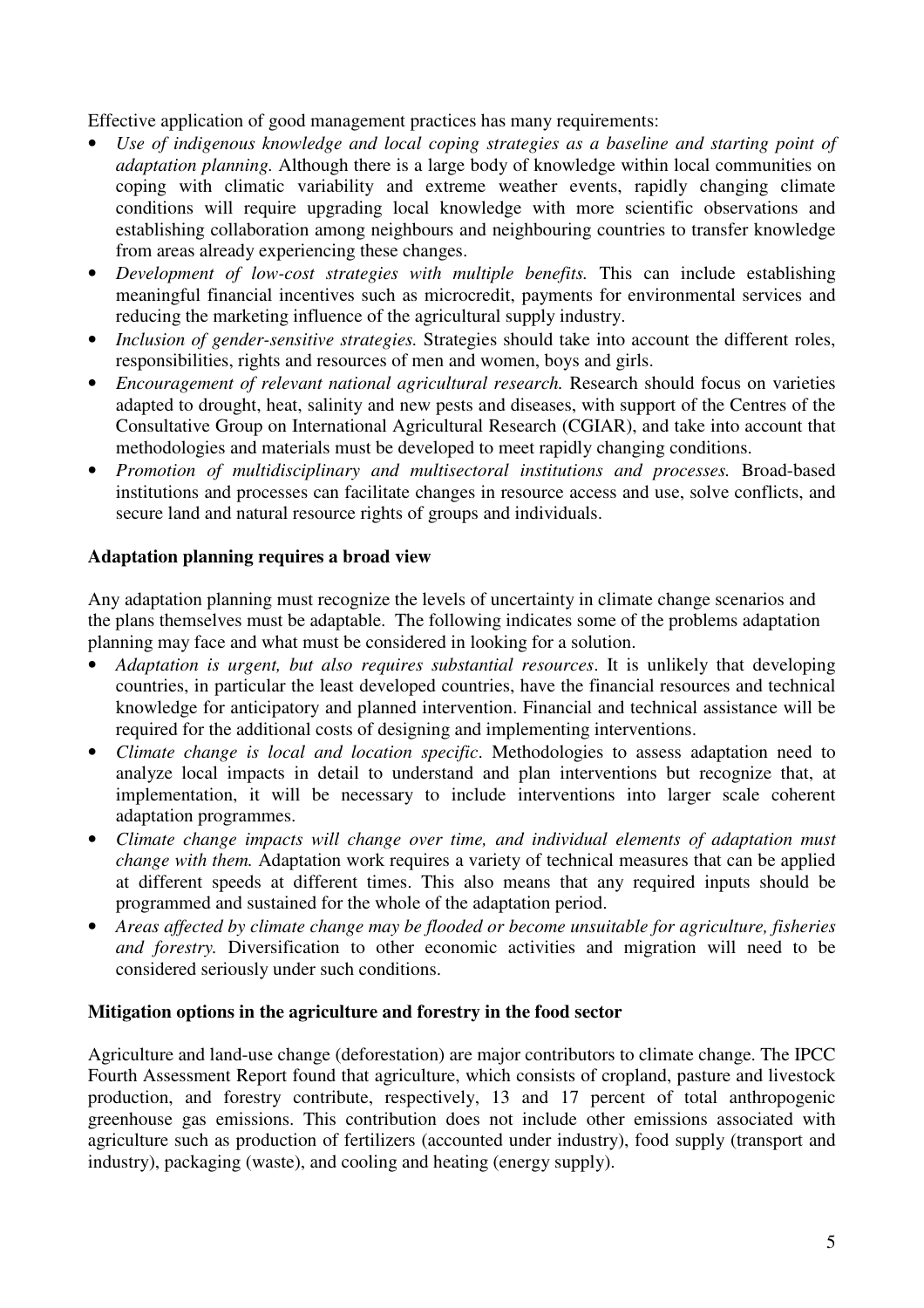While carbon dioxide emissions from agriculture are small, the sector accounts for about 60 percent of all  $N_2O$  and about 50 percent of  $CH_4$  emitted, mainly from soils and enteric fermentation, respectively. The GHG impact through radiative forcing of  $N_2O$  is 300 times that of  $CO<sub>2</sub>$ . Methane and nitrous oxide emissions increased by 17 percent from 1990 to 2005 and are projected to increase by another 35 to 60 percent by 2030, driven by growing nitrogen fertilizer use and increased livestock production. Increases in agricultural emissions are expected as population and economic growth increase food demand.

Mitigation of climate change is a human intervention aimed at reducing the sources or enhancing the sinks of greenhouse gases (IPCC 2007). Mitigation of climate change is a global responsibility. Agriculture and forestry provide, in principle, a significant potential for GHG mitigation. See Table 2 for selected examples of mitigation technologies, policies and measures, constraints and opportunities for agriculture and forestry sectors.

IPCC estimates that the global technical mitigation potential for agriculture (excluding forestry and fossil fuel offsets from biomass, and including all gasses) will be between 5 500 and 6 000 Mt  $CO<sub>2</sub>$ equivalent per year by 2030, 89 percent of which are assumed to be from carbon sequestration in soils The assessment of mitigation potential remains a major tool for priority setting at the national level.

Mitigation in the natural resources sector should focus on its five major sectors, namely: livestock, forestry, rangeland, agriculture and fisheries. The classical mitigation options in the agricultural sector at large include forest-related measures of reducing deforestation and forest degradation and increasing afforestation and reforestation, along with forest management interventions to maintain or increase forest carbon density, and efforts to increase carbon stocks in wood products and enhance fuel substitution.

*Cropland mitigation* measures remain unexplored although many adaptation options also contribute to mitigation. Among these measures are: soil management practices that reduce fertilizer use and increase crop diversification; promotion of legumes in crop rotations; increasing biodiversity, the availability of quality seeds and integrated crop/livestock systems; promotion of low energy production systems; improving the control of wildfires and avoiding burning of crop residues; and promoting efficient energy use by commercial agriculture and agro-industries.

*Soil carbon sequestration* is one of the most promising options with a wide range of synergies. By increasing carbon concentrations in the soil through better management practices, this option offers benefits for biodiversity, soil fertility and productivity, and soil water storage capacity. Further, it stabilizes and increases food production and optimizes the use of synthetic fertilizer inputs, reversing land degradation and restoring the "health" of ecological processes.

Fertilizers, pesticides and monoculture production have failed to optimize soil carbon sequestration or to moderate GHGs. Any attempts to increase production by increasing mineral nitrogen use need to be evaluated with respect to the fertilizer's efficiency and N2O emissions. Experience from longterm studies has shown that nitrogen fertilizers do not support organic matter build-up. Fertilizer evaluations also must include off-site effects such as water contamination and off-site N2O emission, particularly in the most advanced countries. On the other hand, integrated crop and animal production, use of intermediate and catch crops and cover crops, compost application, crop rotation and diversification, and zero or reduced tillage have potential to improve soil carbon sequestration and reduce greenhouse gas emissions.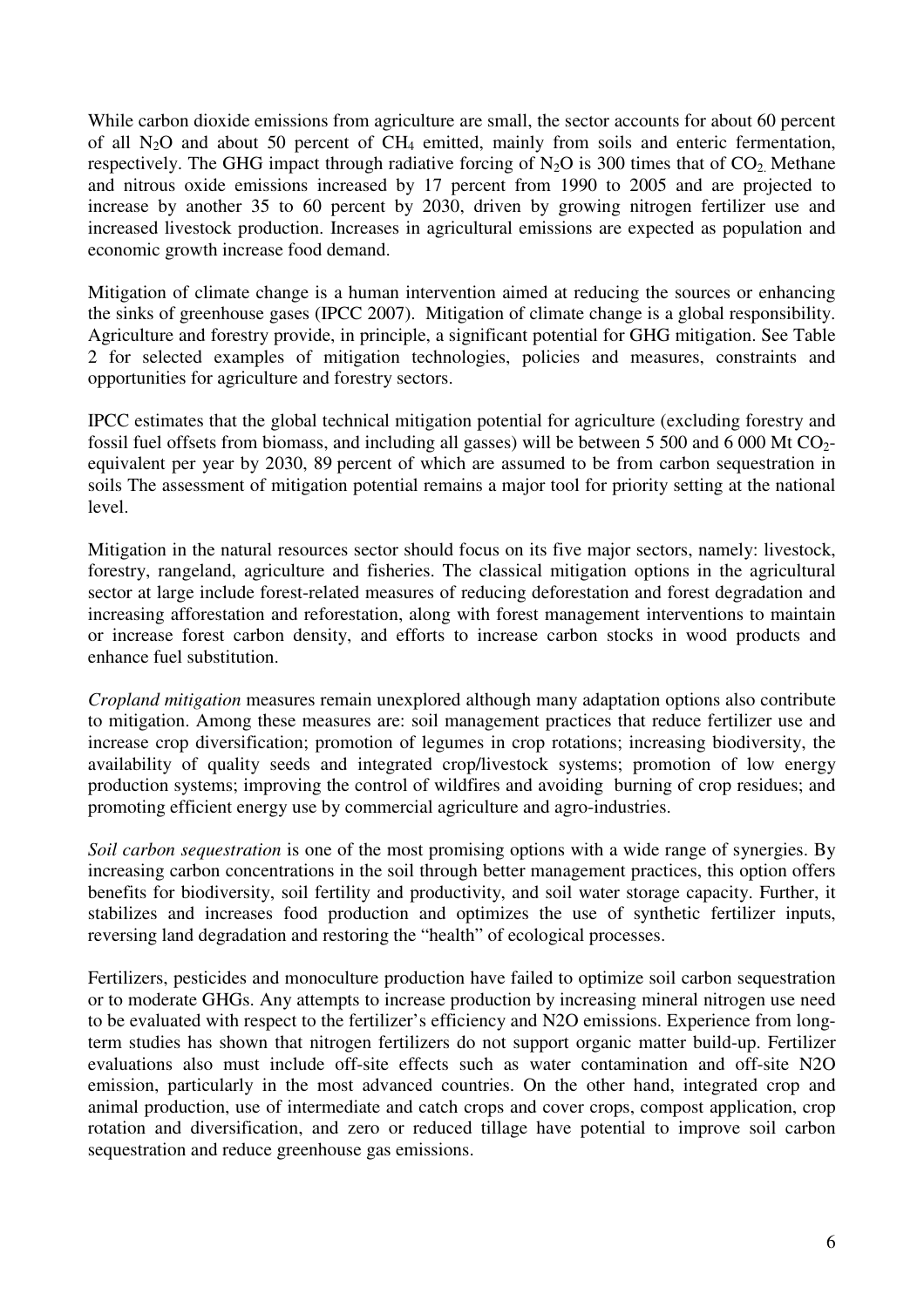Increased emphasis on energy efficiency and biologically based production practices is needed to address GHG and climate change issues related to the food and agricultural system. Developing food and agricultural systems based on energy efficiency and improved soil carbon levels has potential to improve the greenhouse gas and climate change scenarios.

*Livestock* is responsible for significant GHG emissions, as noted above. Mitigation options to reduce these emissions include: improving livestock waste management through covered lagoons, improving ruminant livestock management through improved diet, nutrients and increased feed digestibility, improving animal genetics, and increasing reproduction efficiency.

Mitigation implementation may suffer because the fragmentation of agriculture and the localized nature of mitigation make implementation resource intensive. Also, if intensive systems of developing countries are to play a significant part in mitigation of emissions, there is need to invest in agro-ecological research and capacity building.

For the most vulnerable people as well as regions, the potential for implementation of mitigation measures is rather low and adaptation is the major concern. On the other hand, farming systems with reduced external inputs that are based on recycling nutrients and using natural processes to provide sufficient crop growth (e.g. nitrogen fixing cover crops) reduce dependence on purchasing fertilizers and other inputs. In the long run, these systems are a valid mitigation option that may enhance adaptation synchronously and that need to be developed locally.

In this respect, mitigation is perceived very differently for countries that have an obligation to reduce their emissions (mostly developed) and those that increasingly suffer from climate changes affecting climate variability patterns. However, international mechanisms that could channel international financial resources to the most vulnerable in developing countries provide a new opportunity that is still very far from affecting the lives of smallholders. Indeed, some mitigation measures may even disrupt traditional food production systems thereby compromising their food security.

Preventing activities known to contribute to global warming is the simplest and most cost-effective approach to avoid negative impacts of human activities on the climate and food production systems.

Evaluation standards are needed to ensure mitigation strategies have no negative impacts on food security. For instance, clear guidelines would help resolve some of the conflicts between rural income from bioenergy and food security, taking into account likely short- and long-term impacts of individual decisions and national policies, and their effect on other resources such as water and on price trends.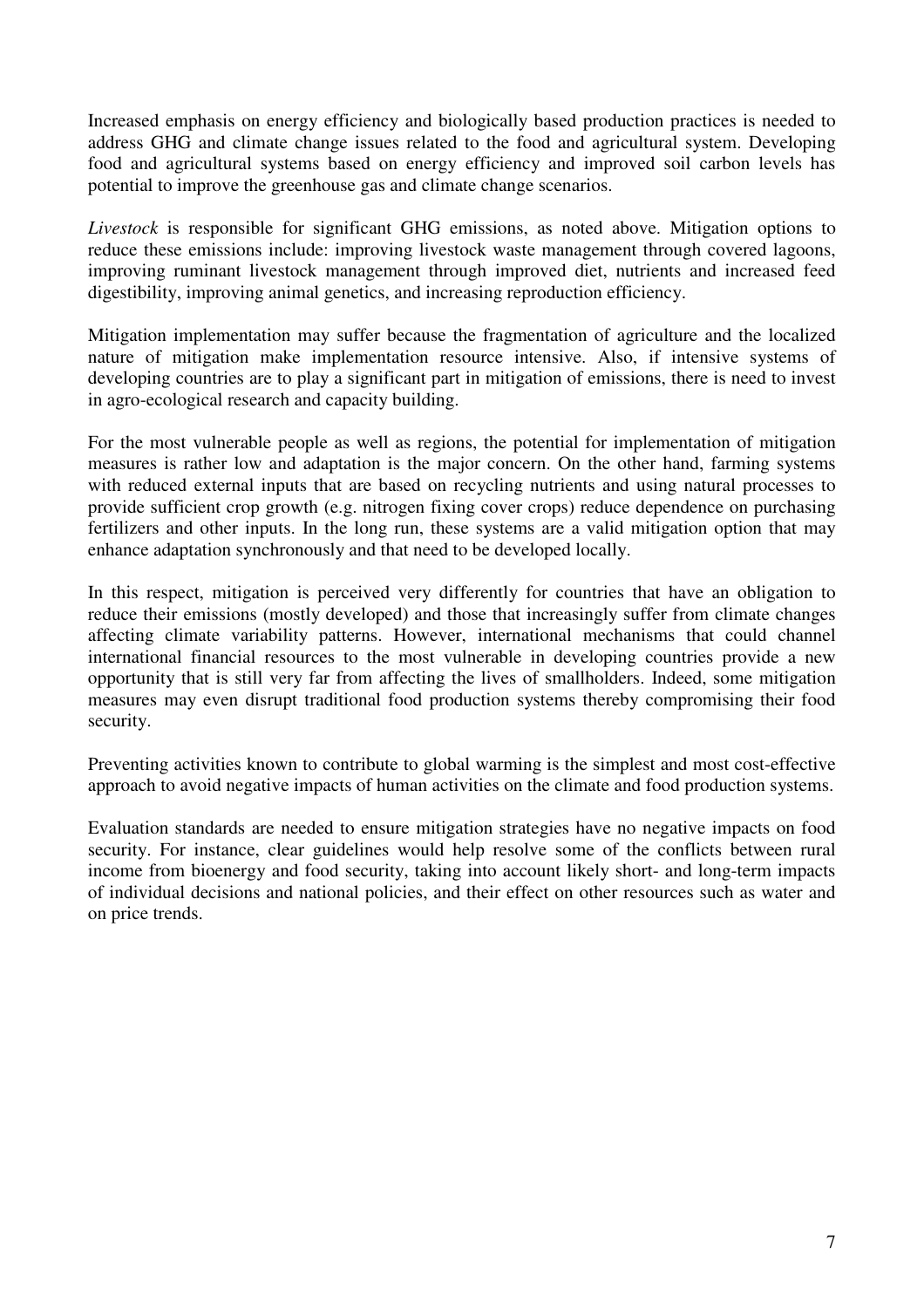**Table 2**. Examples: mitigation technologies, policies and measures, constraints and opportunities for agriculture and forestry sectors.

| Sector      | Key mitigation technologies and<br>practices currently commercially<br>available.                                                                                                                                                                                                                                                                                                                                                                                                                                                      | Environmentally<br>effective policies,<br>measures and<br>instruments                                                                                                                                 | Key constraints or<br>opportunities                                                                                                                                                                                                                                  |
|-------------|----------------------------------------------------------------------------------------------------------------------------------------------------------------------------------------------------------------------------------------------------------------------------------------------------------------------------------------------------------------------------------------------------------------------------------------------------------------------------------------------------------------------------------------|-------------------------------------------------------------------------------------------------------------------------------------------------------------------------------------------------------|----------------------------------------------------------------------------------------------------------------------------------------------------------------------------------------------------------------------------------------------------------------------|
| Agriculture | Improved crop and grazing land<br>management to increase soil carbon<br>storage; restoration of cultivated peaty<br>soils and degraded lands; improved rice<br>cultivation techniques and livestock and<br>manure management to reduce CH <sub>4</sub><br>emissions; improved nitrogen fertilizer<br>application techniques to reduce $N_2O$<br>emissions; dedicated energy crops to<br>replace fossil fuel use; improved energy<br>efficiency; mulch farming, conservation<br>tillage, cover cropping and recycling of<br>bio-solids. | Financial<br>incentives and<br>regulations for<br>improving land<br>management,<br>maintaining soil<br>carbon content,<br>and making<br>efficient use of<br>fertilizers and<br>irrigation             | <b>Opportunities: May</b><br>encourage synergy<br>with sustainable<br>development,<br>reducing<br>vulnerability to<br>climate change, and<br>thereby overcoming<br>barriers to<br>implementation                                                                     |
| Forestry    | Afforestation; reforestation; forest<br>management; reduced deforestation;<br>harvested wood product management;<br>use of forest products for bioenergy to<br>replace fossil fuel use.<br>By 2030, forest mitigation technologies<br>will include: tree species improvement to<br>increase biomass productivity and carbon<br>sequestration. Improved remote sensing<br>technologies for analysis of vegetation<br>and soil carbon sequestration potential,<br>and mapping land-use change                                            | Financial<br>incentives<br>(national and<br>international) to<br>increase forest<br>area, reduce<br>deforestation and<br>maintain and<br>manage forests;<br>land-use<br>regulation and<br>enforcement | Constraints: lack of<br>investment capital<br>and land tenure<br>issues.<br>Opportunities: Help<br>poverty alleviation<br>and provide essential<br>ecosystem services to<br>protect watershed,<br>conserve biodiversity<br>and advance<br>conservation<br>recreation |

# **Trade-offs and mitigation and adaptation synergy in agriculture and forestry**

There can be negative trade-offs between adaptation and mitigation. Adaptation measures in one sector can negatively affect livelihoods in other sectors. For example, river fisheries can be negatively affected from adaptations in other livelihood sectors upstream. In particular, irrigation's additional water needs, such as in the Ganges region, can reduce flows and affect seasonal spawning and fish productivity. Mitigation measures, such as reduced emissions from deforestation, can threaten the land rights and livelihoods of rural people and undermine efforts to improve food security and sustainable development.

It is possible to reduce trade-off risks by promoting diverse and flexible livelihood and food production strategies, flexible and adaptable institutions, food security risk reduction initiatives and planned food security adaptation to climate change.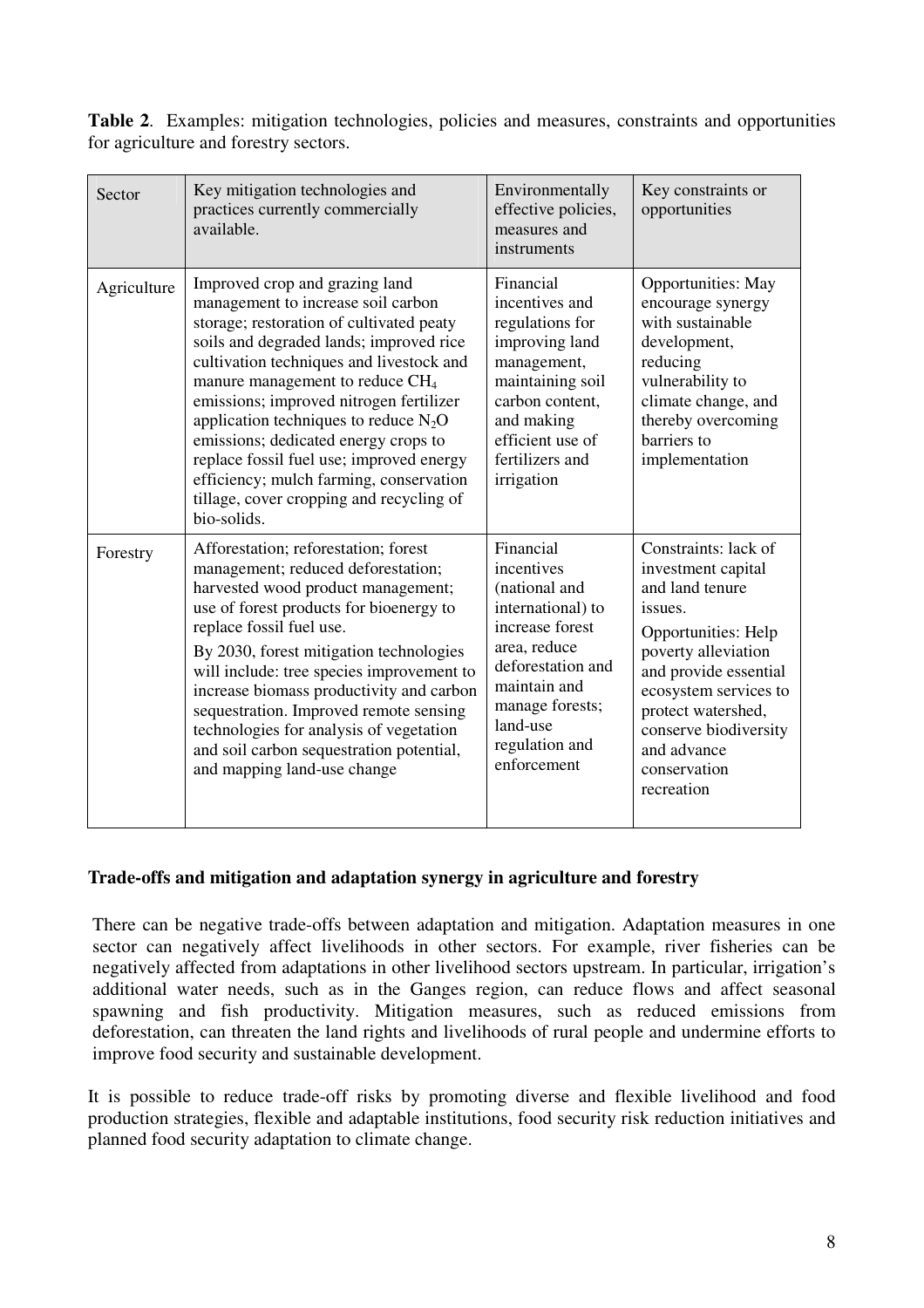In many cases, there is evidence that adaptation, mitigation and food security enhancement and rural development can go hand in hand. Unlike other sectors, adequate agriculture and forestry strategies can simultaneously increase adaptive capacity and mitigate climate change. For example, increasing soil organic matter in cropping systems, agroforestry and mixed-species forestry can improve soil fertility and soil moisture holding capacity, reduce impact of droughts or floods, reduce vulnerability and sequester carbon. There is need to explore and promote the synergy between adaptation and mitigation in the agriculture and forestry sectors (IPCC).

Although the most vulnerable countries should focus on food security and adaptation, they also should look for synergies with mitigation whenever possible. Adaptation and mitigation and their synergies and antagonisms are often location specific, although some patterns are based on elements such as climate, soil type, farming system and level of development.

### **Data and research needs**

Because of the global nature of many climate change issues, and the increasingly global nature of food security issues, data are needed at several levels: (i) national data and coarse grids at the global and regional scales to understand and model climate, and (ii) local data for local impact assessments, policy-making and other interventions.

Countries must be aware that their locally collected data on climate, agriculture, natural resources and markets are required to develop meaningful and reliable global climate system models and dynamic global equilibrium models. In turn, such models will provide more consistent data to estimate future local conditions with an increasing degree of accuracy. Large countries may adopt the first sub-national administrative unit scale to take into account the variety and the disparity of sub-national conditions.

*Data gaps* exist in the context of food insecurity and climate change, the most blatant of which include indicators of recent past and projected rates of change; sex- and age-disaggregated data on the tasks, time and resources available for different groups of community members; and basic climate data for major agricultural and forested areas. As a consequence of intertwined scales of global modelling (climate scenarios, trade) and local impacts on food security, exchange of data must be improved among the national, international and regional levels. It is important for countries and organizations, such as FAO, to stress the crucial need to identify well-established and new data, develop robust indicators relevant for food security, ensure that they become an integral part in the ongoing data collections, and harmonize them, starting at the national level.

The UNFCCC may stimulate national contributions to international datasets. Central metadatabases are needed to improve knowledge of data availability, methods and coverage and facilitate integration of datasets. In view of the inherently multisectoral nature of climate change and food security issues, UN agencies should have a coherent data approach and share data among themselves and the community of users.

*Proper data usage* is as important as the proper collection of data. There is a strong need to strengthen the capacity of less developed countries to make efficient use of available data. Provision of data to end-users entails power dynamics between the providers and end-users, as well as among end-users (e.g. men and women). In addition, it cannot be assumed that data turn into information or that information turns into knowledge. Local communities need access to global information and analyses specifically tailored to their needs that supports their specific adaptation and planning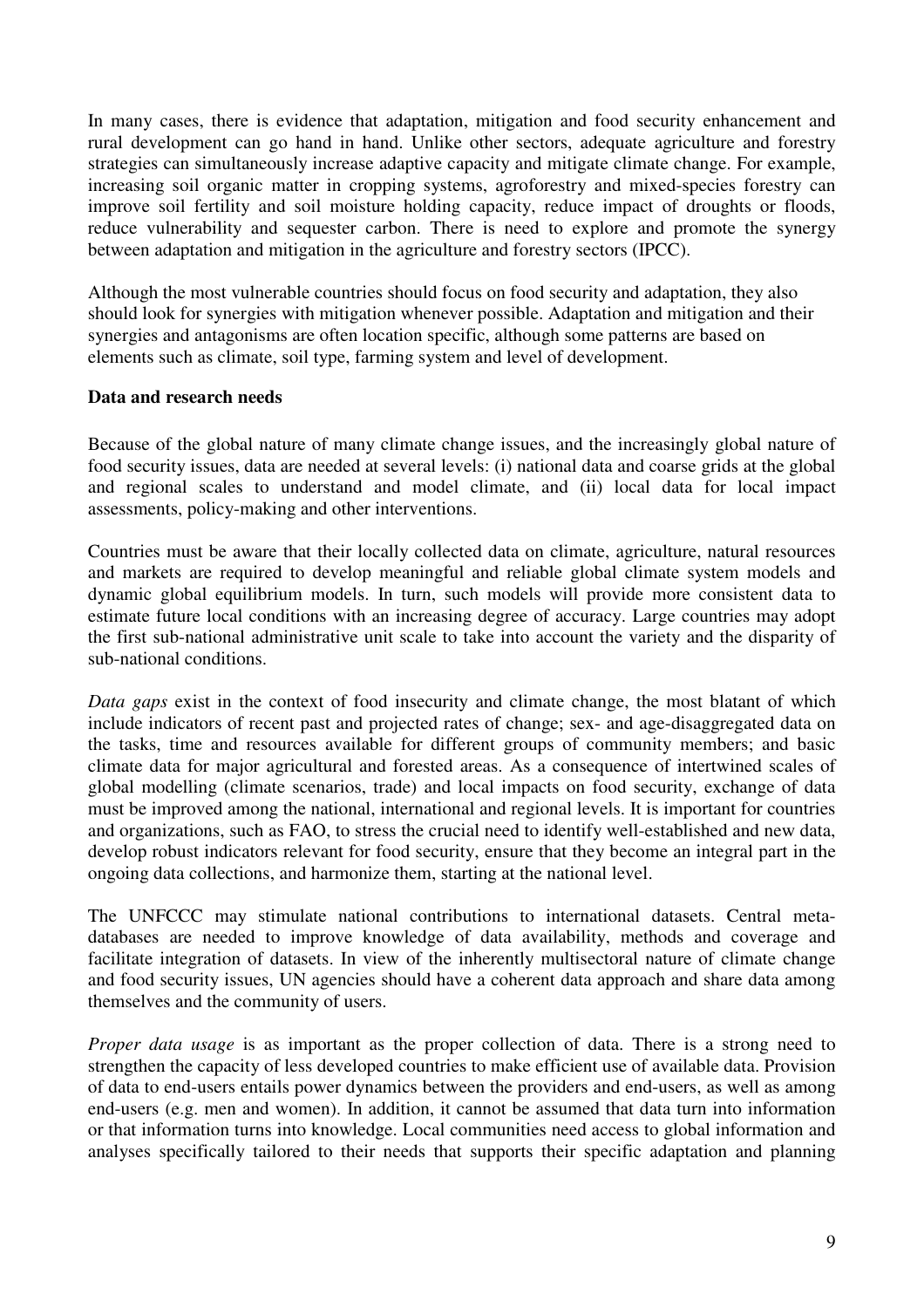requirements. This needs to cover markets as well as weather and climate and requires invigorated extension services.

*Modelling* of future climate impacts on complex food security systems is still very much a research subject, especially for addressing local impacts in agro-ecological zones at the national level. In modelling current and future climate change impacts, countries and the international community would greatly benefit from the creation of detailed national and international knowledge and data bases of impacts on the four components of food security. This requires the development of methods and tools for local impact and vulnerability studies and an enhanced understanding of people's responses to a changing climate and local knowledge and decision-making. National policies needs to recognize that successful operational adaptation interventions often can build best on what local people are already doing. Therefore, inventories need to identify and document best practices, traditional knowledge and alternative practices for coping with increasingly variable climate as well as mal-adaptations.

*Climate-proof research* is possible. For example, it may cover climate change impacts on crops, livestock, fisheries, forests, pests and diseases; evolving "adverse climate tolerant" genotypes and land-use systems; value-added weather management services (including contingency plans, climate predictions for reducing production risks, and pest forecasting systems); compiling traditional knowledge for adaptation; water management; measures to counter the impacts of saltwater intrusion; and decision-support systems. Social issues cannot be left out. They include migration and changing household composition; loss of labour due to HIV/AIDS; land tenure security; access to credit and technologies; and household activities such as water and fuel collection and food preparation.

*Disaster risk management* (DRM) can be useful in the context of food security. It seeks to reduce the likelihood of negative outcomes resulting from disasters. With regard to food security, this means ensuring a more constant food supply. DRM involves three types of actions: risk identification, risk reduction and risk transfer. Once identified, risk reduction involves measures to prevent losses such as early warning systems that are based on observations and research on the mechanisms of impacts and people's responses; operational emergency planning and training of response staff, and the development of contingency plans. Risk transfer involves the use of financial mechanisms to share risks and transfer them among different actors. Examples of such tools include weather derivatives, catastrophe bonds and different types of insurance.

*Research* provides the backbone for adaptation and mitigation methodologies. It needs to be linked with social science research on how to introduce new methodologies, crop varieties, etc., to communities, whether they will be taken up, and how different members of vulnerable communities can benefit. However, research for a rapidly changing situation is different from research for static ecological conditions. Traditional knowledge and local biodiversity are likely to be surpassed in a rapidly changing situation in which methodologies, crops and crop varieties need to be developed for future conditions. This requires strong national and international agricultural, forestry and fisheries research and relegates an important role to the CGIAR Centres. Research results need to be public and there needs to be an enabling environment in which agriculture, forestry and agroforestry methods, germplasm, crops varieties, animal breeds, crops and trees are accessible for use and introduction in adaptation programmes.

Additional basic research is needed to increase understanding of the mechanisms of adaptation. Simple, transparent methods, tools and indicators are required for decision-makers at all levels to assess the technical effectiveness and the social and environmental impacts of adaptation and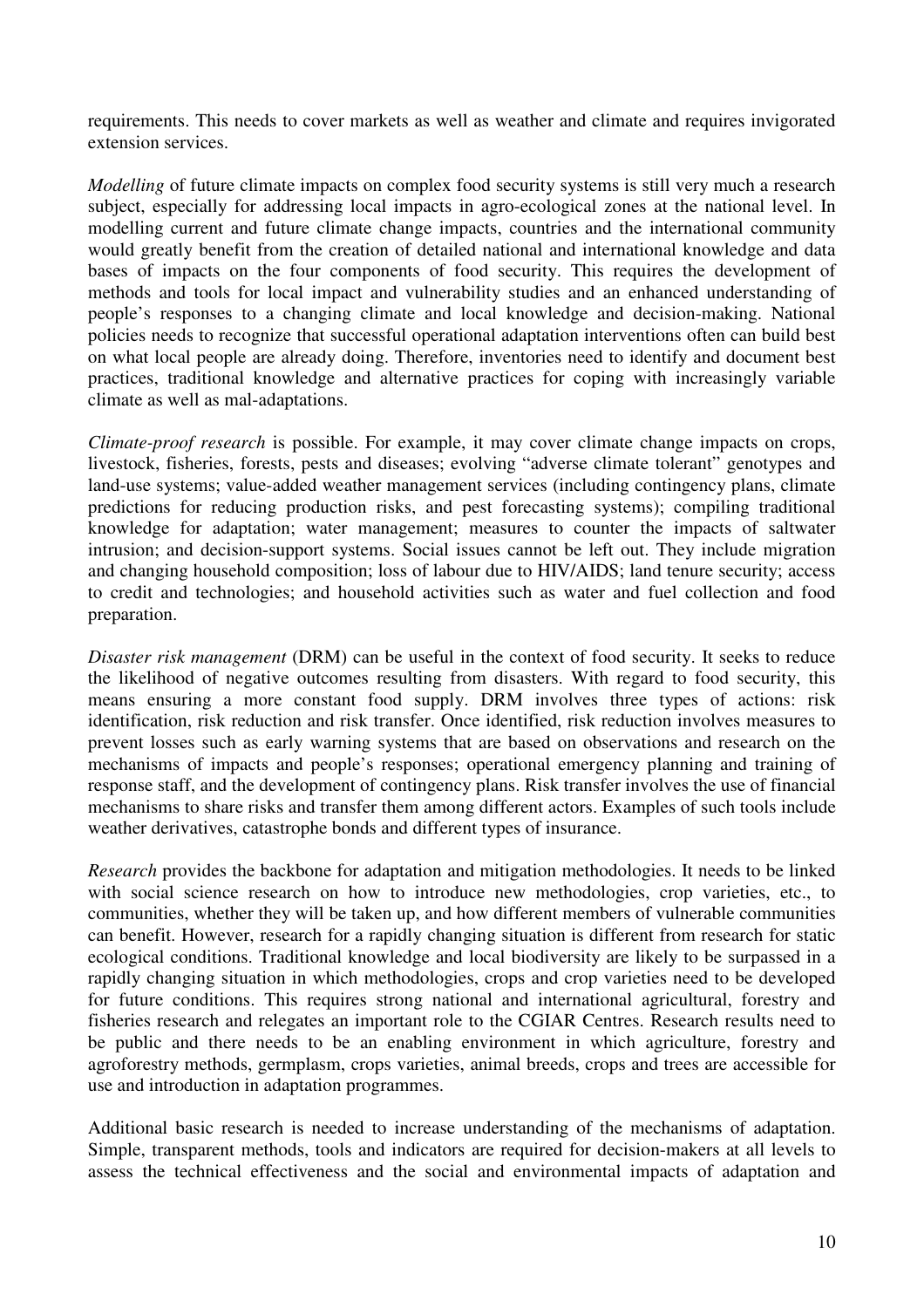mitigation measures, while at the same time explicitly keeping track of ecosystem services and food security

# **National awareness and capacity**

In many countries, the general attitude of decision-makers towards climate change, especially in agriculture, appears to be a lack of concern, often justified by the uncertainties that affect many projected impacts at the local level. That is why it is necessary to build capacity to raise awareness of the future risks and immediate benefits that can be derived from developing national strategies for adaptation and mitigation including prevention of new GHG-producing activities. Policy-makers and agricultural research and extension services need to be sensitized to the issues related to the climate change and food security nexus.

The capacity to identify, collect and share data, use information and build knowledge relevant for climate change adaptation, mitigation and food security is critical because of rapidly changing climatic, environmental and socio-economic conditions. Countries should be enabled to undertake an assessment of impacts, adaptation and mitigation options and potentials, to participate in international fora and to take advantage of existing international options, such as Kyoto and post-Kyoto mechanisms, for the benefit of their agriculture, forestry and fisheries sectors.

To ensure that options are made available to food producers and that coping strategies are preserved and enhanced at the local level, the communication among policy- makers, researchers and extension experts and farming communities needs to be improved. At the same time, it is important to understand the dynamics of local decision-making: Who decides which issues within a community receive adaptation assistance? The community or outsiders? Who within the community benefits?

Extension services and mechanisms have been weakened greatly during the last two decades. To be able to address adaptation and mitigation, extension will need to be strengthened substantially, while it also will have to provide an efficient interface between policy-makers and the farming community.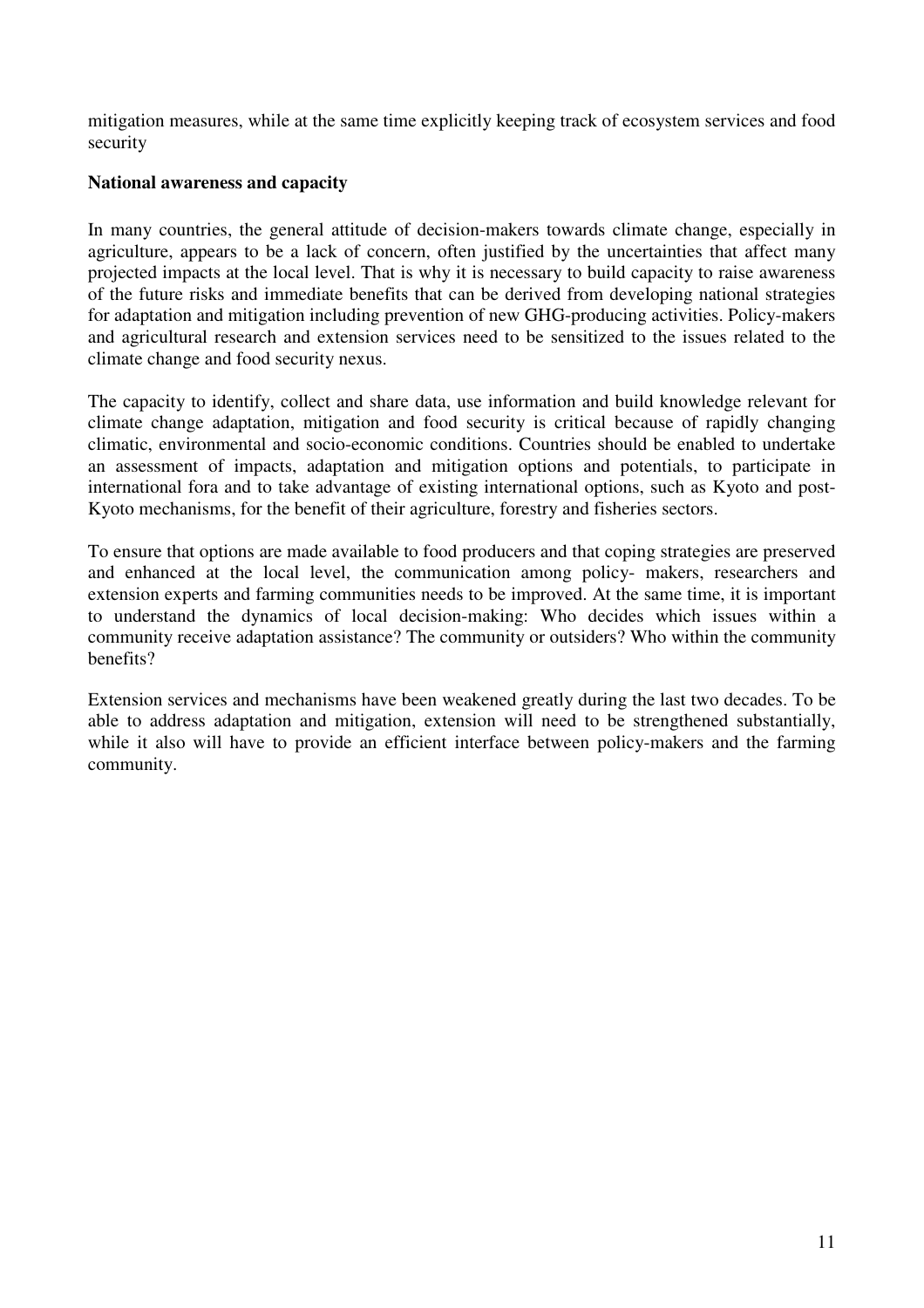# **Definitions (IPCC 2007)**

#### **Adaptation**

Adjustment in natural or *human systems* in response to actual or expected climatic stimuli or their effects, which moderates harm or exploits beneficial opportunities. Various types of adaptation can be distinguished, including anticipatory, autonomous and planned adaptation:

- **Anticipatory adaptation:** Adaptation that takes place before impacts of *climate change* are observed. Also referred to as proactive adaptation.
- **Autonomous adaptation:** Adaptation that does not constitute a conscious response to climatic stimuli but is triggered by ecological changes in natural systems and by market or *welfare* changes in *human systems*. Also referred to as spontaneous adaptation.
- **Planned adaptation:** Adaptation that is the result of a deliberate policy decision, based on an awareness that conditions have changed or are about to change and that action is required to return to, maintain, or achieve a desired state.

#### **Adaptive capacity (in relation to climate change impacts)**

(i) The ability of a system to adjust to *climate change* (including *climate variability* and extremes) to moderate potential damages, to take advantage of opportunities, or to cope with the consequences.

(ii) The whole of capabilities, resources and institutions of a country or region to implement effective adaptation measures.

#### **Climate change**

(i) Climate change refers to a change in the state of the climate that can be identified (…) by changes in the mean and/or the variability of its properties, and that persists for an extended period, typically decades or longer whether due to natural variability or as a result of human activity. or (ii) UNFCCC: a change of climate which is attributed directly or indirectly to human activity that

alters the composition of the global *atmosphere* and which is in addition to natural climate variability observed over comparable time periods

#### **Climate variability**

Climate variability refers to variations in the mean state and other statistics of the *climate* on all temporal and spatial scales beyond that of individual weather events. Variability may be due to natural internal processes within the *climate system* or to variations in natural or *anthropogenic*  external forcing.

#### **Food security**

(i) A situation that exists when people have secure access to sufficient amounts of safe and nutritious food for normal growth, development and an active and healthy life. Food insecurity may be caused by the unavailability of food, insufficient purchasing power, inappropriate distribution, or inadequate use of food at the household level.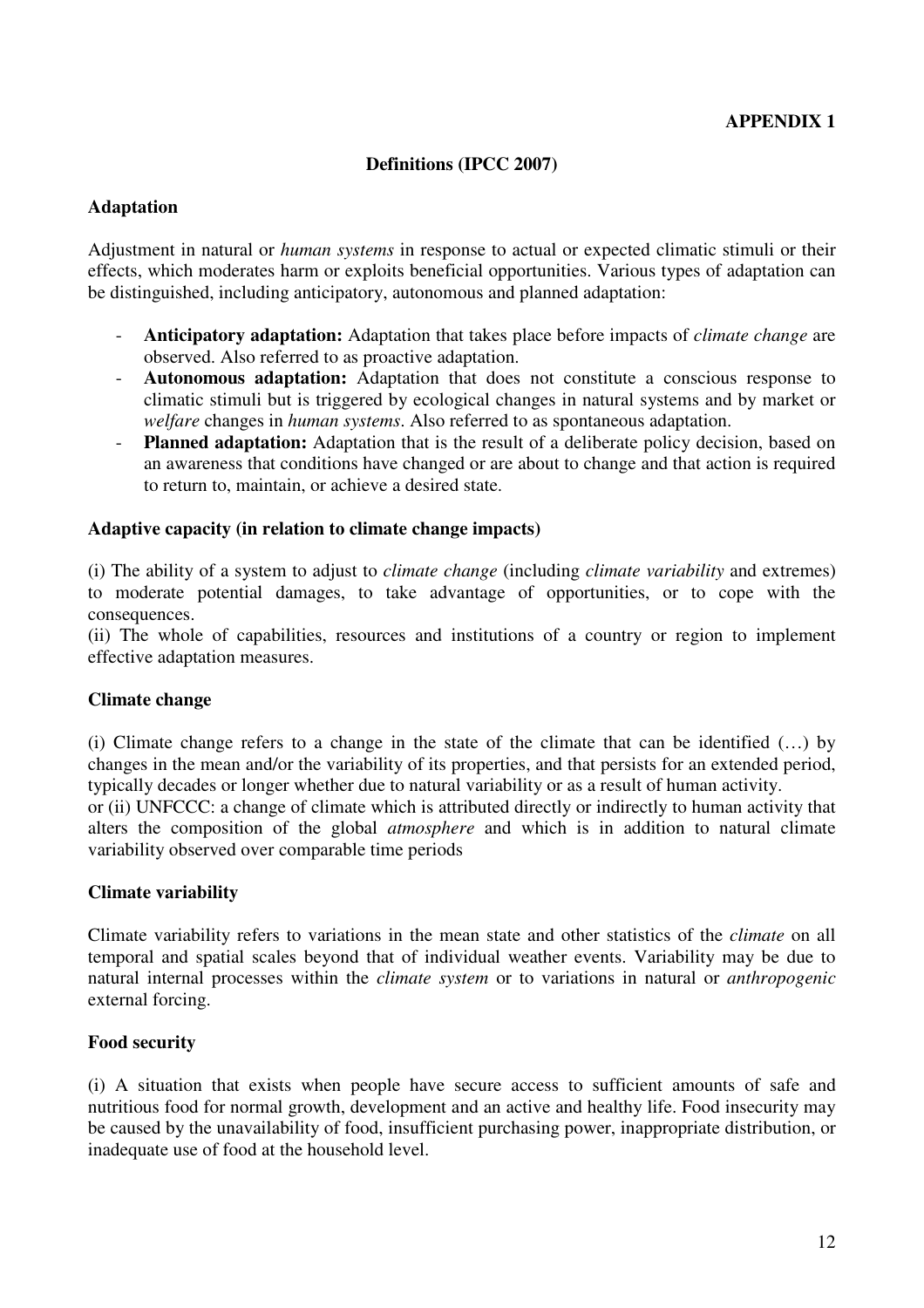or (ii) FAO: Food security exists when all people at all times have physical or economic access to sufficient, safe and nutritious food to meet their dietary needs and food preferences for an active and healthy life.

# **Mitigation**

A human intervention to reduce the sources or enhance the sinks of greenhouse gases.

Technological change and substitution that reduce resource inputs and emissions per unit of output (…). With respect to climate change, mitigation means implementing policies to reduce GHG emissions and enhance sinks.

# **Resilience**

The ability of a social or ecological system to absorb disturbances while retaining the same basic structure and ways of functioning, the capacity for self-organisation, and the capacity to adapt to stress and change.

# **Vulnerability**

Vulnerability is the degree to which a system is susceptible to, and unable to cope with, adverse effects of *climate change*, including *climate variability* and extremes. Vulnerability is a function of the character, magnitude, and rate of climate change and variation to which a system is exposed, its *sensitivity*, and its adaptive capacity.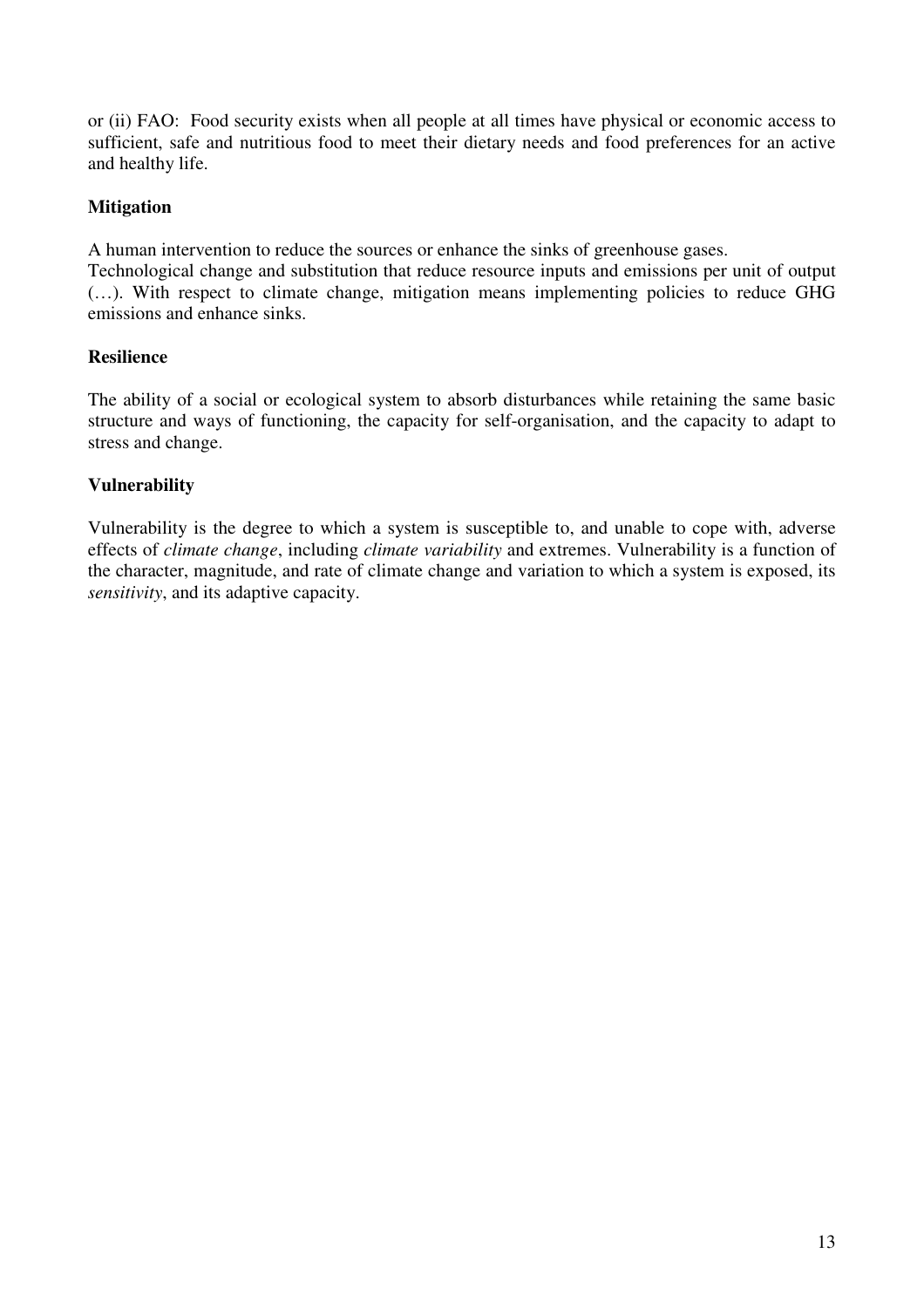# **IPCC regional assessments of climate change impact**

# **Africa**

- Food insecurity worsening and number of people at risk from hunger increasing.
- Agricultural production severely compromised due to loss of land, shorter growing seasons and more uncertainty about what and when to plant. By 2020, yields from rainfed crops could be halved in some countries and, by 2100, net revenues from crops could fall by 90 percent. General decline in most subsistence crops such as sorghum in Sudan, Ethiopia, Eritrea and Zambia; maize in Ghana; millet in Sudan; and groundnuts in Gambia.
- Fish stocks already compromised will be depleted further by rising water temperatures and other physical and ecosystem changes. Threats of inundation for coast of eastern Africa, coastal deltas, such as the Nile, and degradation of marine ecosystems and other physical and ecosystem changes.
- Grassland degradation, with widespread drying and desertification, particularly in the Sahel and southern Africa.
- Forests face deforestation, degradation and increase in forest fires

# **Asia**

- Crop yield decreases in many areas will put many millions of Asians at risk from hunger.
- Water stress will affect more than 100 million people due to decrease of freshwater availability in central, south, east and Southeast Asia, particularly in large river basins such as Changjiang.
- Land degradation and desertification may increase due to reduced soil moisture and increased evapotranspiration. Grassland productivity is expected to decline by as much as 40 to 90 percent with a temperature increase of  $2-3^{\circ}$ C, combined with reduced precipitation in the semi-arid and arid regions.
- Agriculture productivity may expand in northern areas.
- Boreal forest in north Asia may increase northward, although the likely increase in frequency and extent of forest fires could limit forest expansion.
- Fish breeding habitats, fish food supply and, ultimately, the abundance of fish populations in Asian waters will be substantially altered. Aquaculture industry and infrastructure, particularly in heavily populated mega deltas, are likely to be seriously affected by coastal inundation.

# **Australia and New Zealand**

- Water security problems to intensify by 2030 in southern and eastern Australia, New Zealand's Northland and some eastern regions. Major land degradation problems such as erosion and salinization are likely to expand.
- Agricultural production is projected to decline by 2030 throughout much of southern and eastern Australia, and throughout parts of eastern New Zealand, due to increased drought and fire. In contrast, there could be moderate yield increases in north eastern Australia and main parts of New Zealand due to a longer growing season, less frost and increased rainfall.
- Livestock productivity in Australia is projected to suffer heat stress, lower pasture productivity, lower forage quality and expansion of animal diseases such as cattle tick.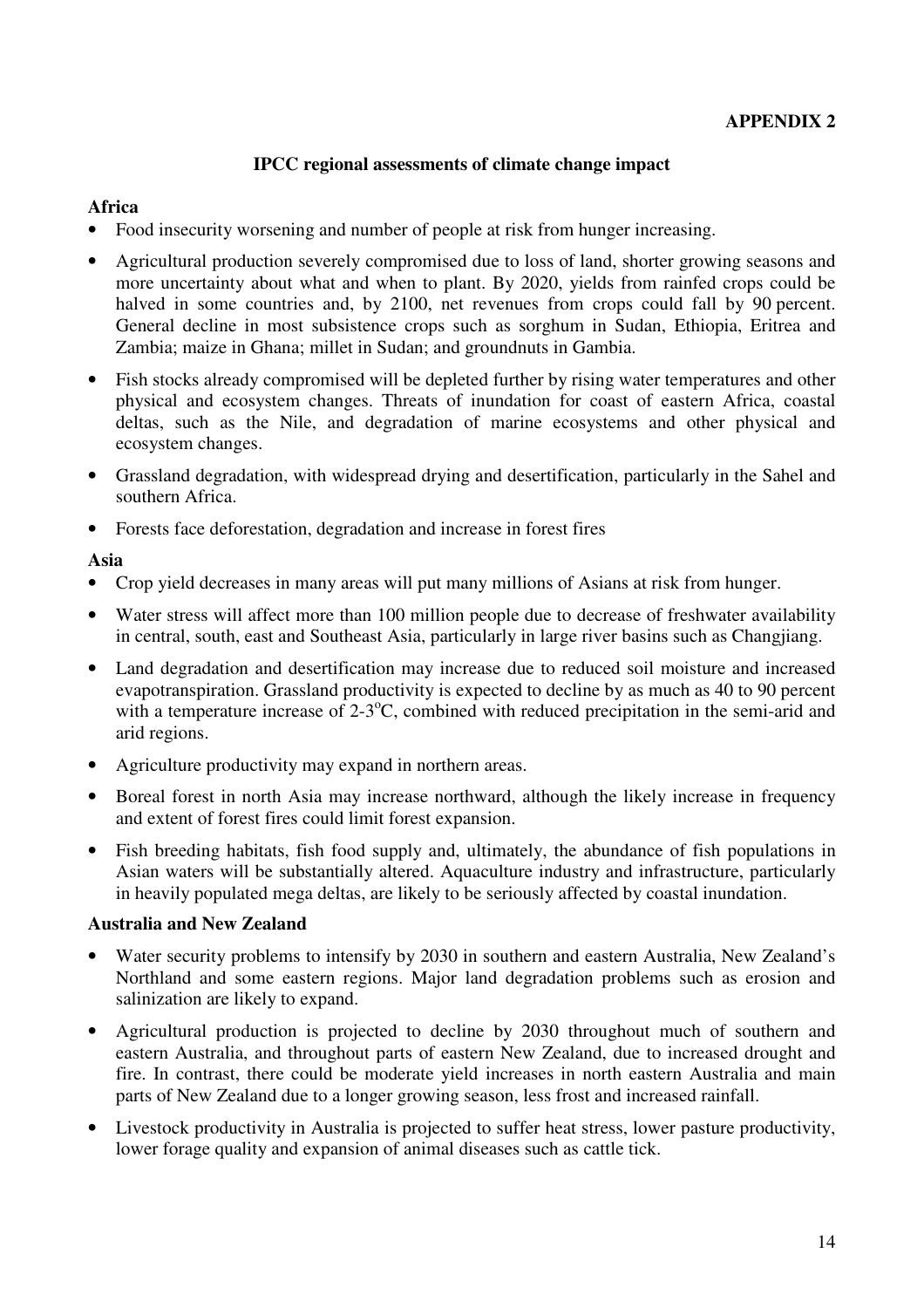- Forests will benefit from  $CO<sub>2</sub>$  fertilization, higher rainfall, longer growing season along with negative impacts of increased water stress, pests, fires and erosion.
- Marine fisheries will have additional stress due to increasing sea surface temperature, rising sea level, acidification and changes in the Southern Ocean circulation which will cause changes in species distribution, particularly for species at the edges of suitable habitats

# **Europe**

- Crop productivity will have small increases overall that might be far outweighed by technological development. Yield increases will be mainly in northern Europe, and the largest decreases in the Mediterranean, the southwest Balkans and the south of European Russia.
- Southern European crops such as maize, sunflower and soybeans will have a northward expansion.
- Mediterranean productivity of crops will be affected by more frequent droughts and dryspells leading to reduced yields (e.g. sunflower), scrublands and deciduous forests, increased water demand for irrigation, higher risk of fire and less biodiversity.
- Livestock disease risk will increase for diseases such as bluetongue and African horse sickness.
- Forest productivity will increase substantially in Northern Europe. There will soil carbon losses in boreal forests and seasonal shifts in extent of frost damage.
- Grasslands productivity in temperate Europe will increase.
- Marine fish and shellfish to be affected in the North Atlantic as shifts in species distribution lead to increased production in northern waters and marked decreases at the southern edge of current ranges where there will be increased stress due to pathogens. Aquaculture will suffer local impacts due to organic wastes and spread of pathogens.

# **Latin America**

- Food security will be impacted in dry areas where agricultural land will be subject to salinization and erosion, reducing crop yields and livestock productivity.
- Agricultural lands are very likely to be subjected to 50 percent desertification and salinization in some areas by the 2050s.
- Crop yields may be reduced in some areas, although other areas may see increases.
- Habitat loss and species extinction in many areas, including tropical forests, due to higher temperatures and loss of groundwater, especially effecting indigenous communities.
- Low lying areas will be impacted by sea level rise and extreme events, particularly those associated with the El Niño Southern Oscillation (ENSO) phenomenon which will affect the La Plata estuary, coastal morphology, coral reefs and mangroves, location of fish stocks and availability of drinking water.

# **North America**

- Rain-fed agriculture is likely to increase yields by 5 to 20 percent in the early decades of the century, but with important variability among regions.
- Water resources will be affected by warming in western mountains which will lead to decreased snowpack, more winter flooding and reduced summer flows, exacerbating competition for overallocated water resources.